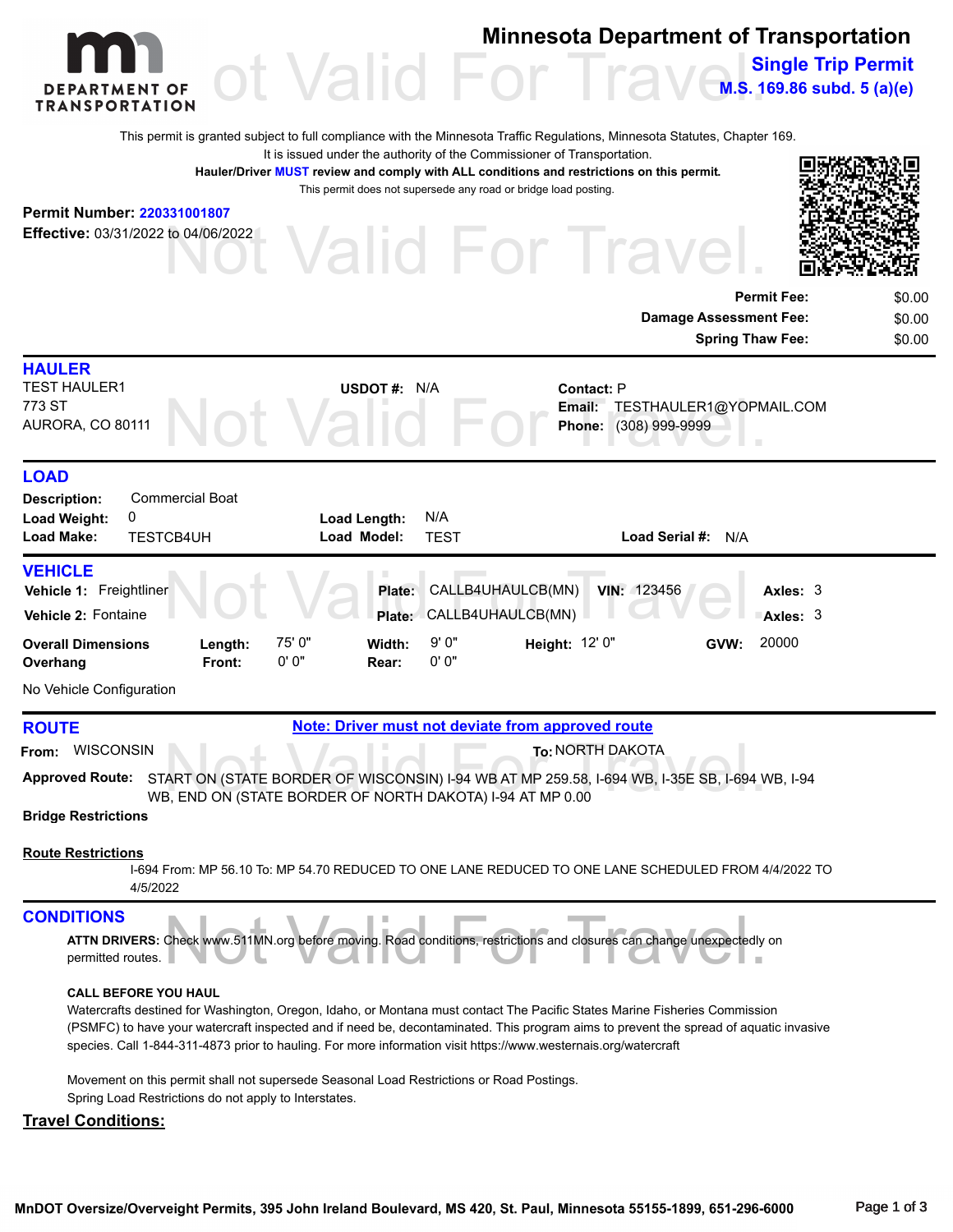### **Minnesota Department of Transportation**

**Single Trip Permit**

**M.S. 169.86 subd. 5 (a)(e)** 

'avel



#### • No move if wind gusts prevent vehicle(s) from staying within its travel lane

- Flag (lights at night) widest point(s) of load, when exceeding 9 feet wide
- Flag (lights at night) at end of overhang, when any combination exceeds 75 feet long, or single vehicle exceeds 40 feet long
- Flag (lights at night) every 20 feet along load/trailer combination when exceeding 75 feet long

nts: Minnesota Statutes, sections 169.812 & 299D.085<br>DED ROADWAY • OVERSIZE LOAD sign with flashing amber lights required front and rear when exceeding 12 feet 6 inches wide and/or exceeding 95 feet long

#### **Escort Requirements: Minnesota Statutes, sections 169.812 & 299D.085**

#### **MULTILANE DIVIDED ROADWAY**

**Certified rear escort required when vehicle or load exceeds:**

• 15 feet wide at bottom, or 16 feet wide at top

• 110 feet long

**Certified front & rear escorts required when vehicle or load exceeds:**

• 150 feet long

#### **UNDIVIDED ROADWAY**

**Certified front & rear escorts required when vehicle or load exceeds:**

- 15 feet wide at bottom, or 16 feet wide at top
- 110 feet long

**Certified licensed PEACE OFFICER lead plus certified front & rear escorts required:**

• When any part of an Overdimensional vehicle or load extend beyond left of centerline on undivided roadway.

**MnDOT may require additional escorts when deemed necessary to protect public safety or to ensure against undue damage to the road foundations.**

This permit does not increase your gross vehicle weight registration. Contact the Driver and Vehicle Services Prorate Office 651-205-4141 or **DVS.prorate@state.mn.us** 

In accepting this permit, the permittee agrees that all information shown is correct and accepts all responsibility for any damage caused by the movement for any reasons, including routing error, act, or omission by the St movement for any reasons, including routing error, act, or omission by the State of Minnesota.

# Not Valid For Travel.

# Not Valid For Travel.